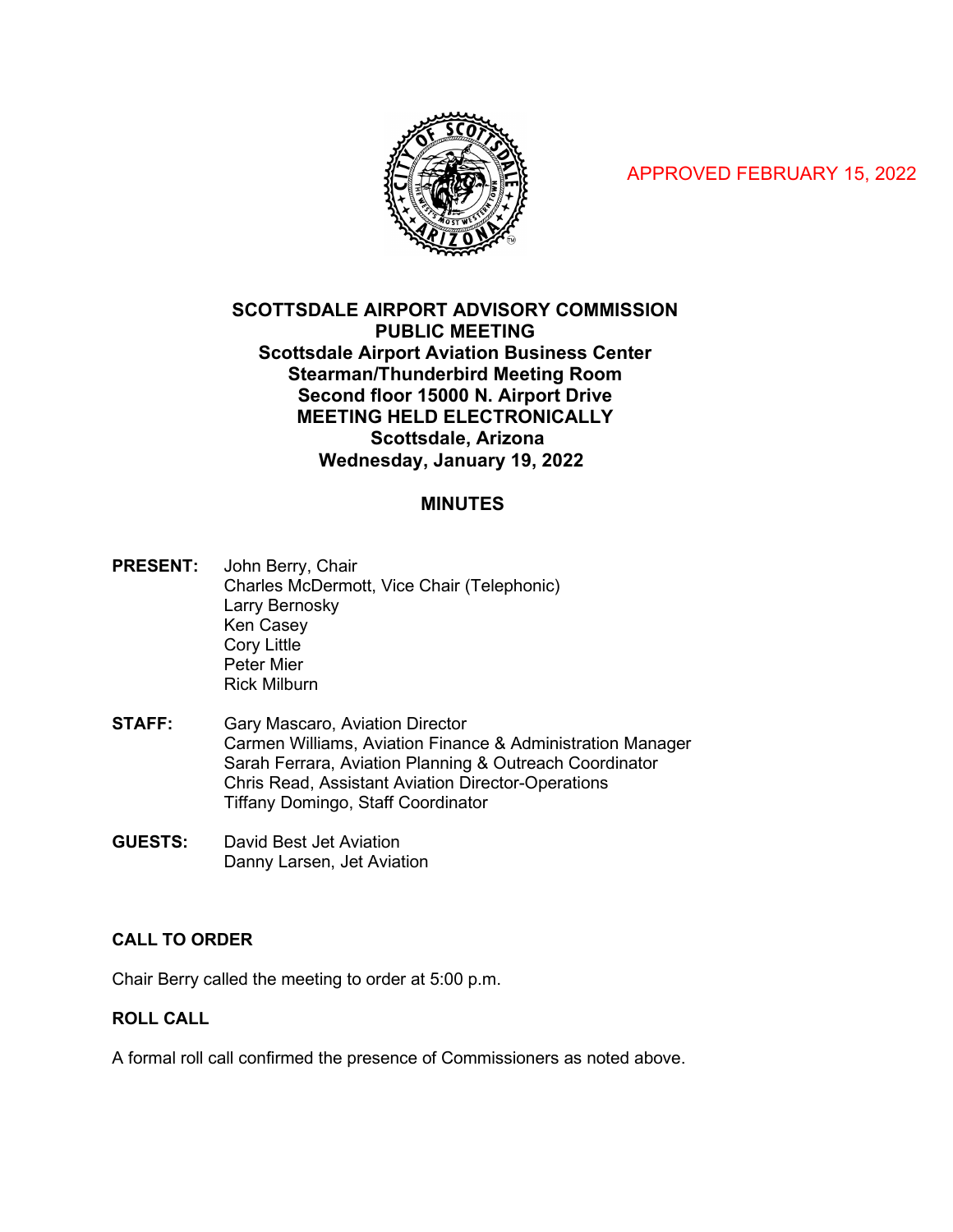# **AVIATION DIRECTOR'S REPORT**

Gary Mascaro, Aviation Director stated that the Airport is prepared for the upcoming event season, beginning with Barrett-Jackson beginning on Sunday as well as the golf show.

1. Regular Meeting: November 17, 2021

COMMISSIONER BERNOSKY MADE A MOTION TO APPROVE THE REGULAR MEETING MINUTES OF NOVEMBER 17, 2021 AS PRESENTED. COMMISSIONER MILBURN SECONDED THE MOTION, WHICH CARRIED 7/0 WITH CHAIR BERRY, VICE CHAIR MCDERMOTT, COMMISSIONERS BERNOSKY, CASEY, LITTLE, MIER AND MILBURN VOTING IN THE AFFIRMATIVE WITH NO DISSENTING VOTES.

### **PUBLIC COMMENT**

Public comments were provided and discussed under Agenda Item 2.

### **REGULAR AGENDA ITEMS 1-14**

1. Discussion and Possible Action Regarding Application for Airpark Aeronautical Business Permit for JJS Investments, LLC to conduct hangar/shade leasing services at the Scottsdale Airpark.

Carmen Williams, Aviation Finance & Administration Manager, stated that the applicant's hangar and office facility is located on the southwest side of the Airpark near 74th Street. They have met all of the requirements for the Aeronautical Business Permit and have submitted the proper documentation. Ivan Milosavljevic (phonetic) was present representing JJS Investments.

Commissioner Milburn asked about the business operations and activities. Mr. Milosavljevic stated that at this time, a single company, Quantum Leasing, LLC is run out of the space and owns several aircraft. The purpose for seeking the permit is to lease to a friend who is also an aircraft owner. This will fill excess space and provide a modest additional income. In response to a question from Commissioner Milburn, Mr. Milosavljevic estimated that they currently have approximately 1,500 square feet of unused space.

COMMISSIONER CASEY MADE A MOTION TO APPROVE THE APPLICATION FOR JJS INVESTMENTS, LLC. COMMISSIONER LITTLE SECONDED THE MOTION, WHICH CARRIED 7/0 WITH CHAIR BERRY, VICE CHAIR MCDERMOTT, COMMISSIONERS BERNOSKY, CASEY, LITTLE, MIER AND MILBURN VOTING IN THE AFFIRMATIVE WITH NO DISSENTING VOTES.

2. Discussion and information regarding Jet Aviation development at Greenway Shades/Hangars location

Gary Mascaro, Aviation Director, stated that the Airport has been receiving comments from tenants, specifically of Jet Aviation currently operating out of the Greenway Shades and Hangars facility. He introduced David Best, Jet Aviation, to speak on this item. Mr. Best provided a brief history of Jet Aviation's time at Scottsdale Airport since 2020. In April, 2020, the company began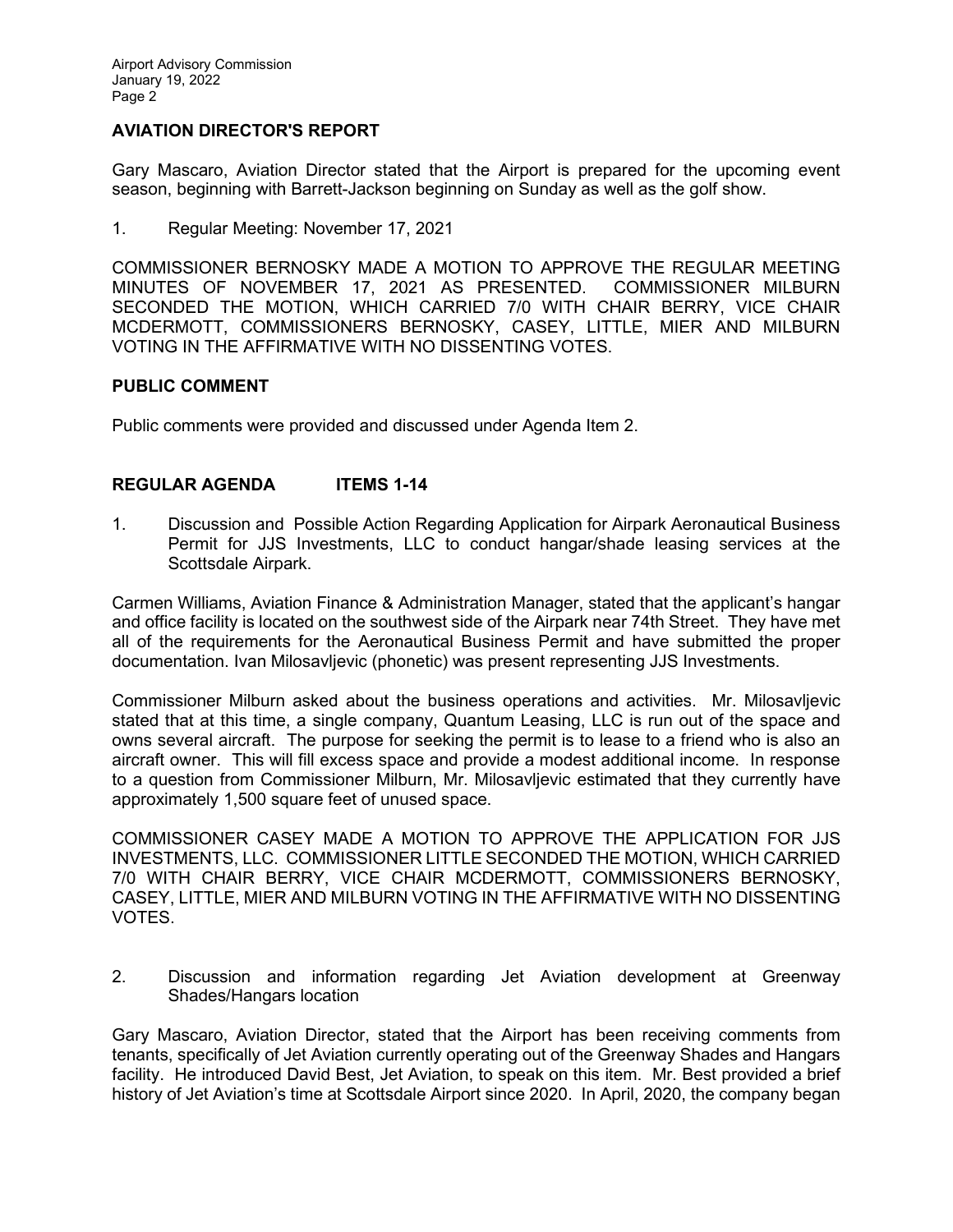to invest in Airport infrastructure. Upon completion of the final phase, they will have invested over \$50 million in infrastructure and will have created more than 40 jobs. The purpose of the project is in response to term requirements contained in the lease. This includes development of the site at Greenway. If it is not developed by 2025, they must forfeit the site. The project includes a 30,000 square foot hangar, 13,000 square foot two-story terminal and 225,000 square feet of ramp. This is a first of its kind facility for a large fleet operator.

The public infrastructure improvements made as part of the project include repaving of the Greenway taxilane. The company has also invested \$2.5 million for the purchase of a site, which will provide the Airport permanent easement from Greenway into the Airport parking. It also eliminates significant vehicle traffic on the Airport itself. The project also includes creation of a new taxiway and connector, which will bolster the existing taxiway. Currently there are 70 tenants who fly a total of 81 aircraft. A total of 25 tenants were past due on lease payments when they were served with notice of the project. In addition, 35 tenants have never purchased fuel, which is a requirement of the lease. Sixteen tenants have been accommodated in box hangars. Three tenants requested to be let out of their leases early and this was honored. It is hoped that the project will break ground in the second quarter for completion in 2023. All tenants have received the required notices. The company has committed to cease charging tenants from the point that the official notice to terminate leases comes due.

In response to a Commission question, Mr. Best stated that notice was provided to the tenants in December, 2021. Tenants will vacate in a phased manner over the next six months.

In response to a Commission question, Mr. Best confirmed that the box hangars will be filled in an effort to accommodate tenants. Concessions have been made on the rents.

A Commissioner referred to the new tenants for the new tenant space and asked whether these will be new aircraft to the Airport or are existing tenants. Mr. Best stated that they are an existing tenant, a large fleet operator, who will be increasing their presence in Scottsdale as their flagship facility.

In response to a question from Commissioner Casey, Mr. Best said that no tenants have received official termination dates as yet. Commissioner Casey sympathized with tenants who will have to vacate and are unable to find other space.

A Commissioner inquired as to whether the project includes accommodation for similar sized aircraft parking and rates. Mr. Best clarified that the new development is a dedicated facility for a single customer.

A Commissioner asked about the condition of aircraft that are not being flown. Mr. Best said that he is not aware of those details and suggested that the Airport comment. Mr. Mascaro stated that because these are not Airport tenants, the Airport is unaware of whether or not the craft are airworthy. The FBO general manager may know.

Chair Berry asked for clarification that these actions were required under the lease and whether there was a timing issue. Mr. Mascaro confirmed that when the deal was originally negotiated with Santa Fe Jet Center, they were interested in taking responsibility for the Greenway Shades and Hangars as well. This involves the same owner. The lease was expiring at the date that Mr. Best suggested. The goal was for them to have a performance measure to meet the needs of the Master Plan. The lease was acquired in December of 2018.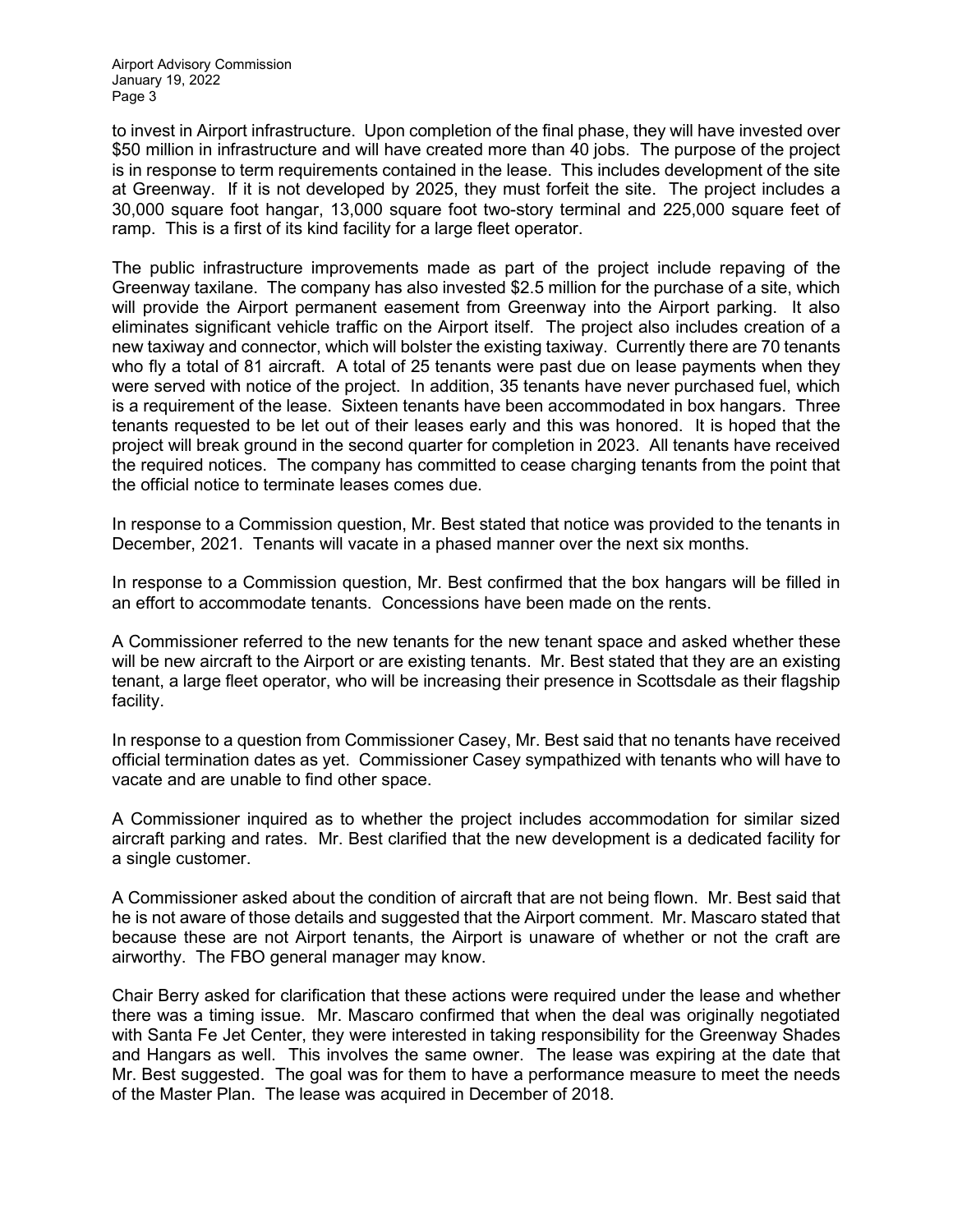A Commissioner asked for clarification on the project schedule. Mr. Best deferred the question to and introduced Danny Larsen, Vice President of Business Development and Real Estate in charge of the product, who stated that demo will start in the second quarter. Ramp work and foundation work will be largely completed in 2022. Breaking ground on the actual structure is planned for late summer, followed by 12 to 16 months of construction.

In response to a question from Commissioner Milburn, Mr. Mascaro stated that the Master Plan was adopted by City Council in 2015. It serves as a guideline to evaluate the Airport's aviation demand over a 20-year span. The Plan was based on information and forecasts created in 2013 to evaluate the needs of the Airport in the future. A graphic depicting the Master Plan and specifically the Greenway Shades and Hangars was reviewed. Based upon the forecast demand, the Plan anticipated taking down the Greenway Shades and Hangars at the time frame of the intermediate term of the Master Plan, which is the ten-year mark, to develop conventional corporate executive-type hangars. In response to a question from Commissioner Casey, Mr. Mascaro confirmed that this represents Phase 2 of the original Master Plan.

The following public comments were received:

- David Rumulo expressed concern regarding where light twin and single engine planes will park after the destruction of Greenway Hangars.
- Chris Winterholler expressed concern about parking for single engine planes at the Airport.
- John Phelps spoke about the lease Jet Aviation has at Scottsdale Airport and the plans in the lease.

## 3. Election of Officers

Mr. Mascaro discussed the requirements pursuant to the By-Laws for the Commission to elect its members, Chair and Vice Chair and provided an overview of the guidelines.

Nominations were made as follows:

CHAIR BERRY MADE A MOTION TO NOMINATE VICE-CHAIR MCDERMOTT AS THE CHAIR. COMMISSIONER CASEY SECONDED THE MOTION WHICH CARRIED 7/0 WITH CHAIR BERRY, VICE-CHAIR MCDERMOTT, COMMISSIONERS BERNOSKY, LITTLE, CASEY, MILBURN AND MIER VOTING IN THE AFFIRMATIVE WITH NO DISSENTING VOTES.

CHAIR BERRY MADE A MOTION TO NOMINATE COMMISSIONER PETER MIER AS VICE CHAIR. COMMISSIONER CASEY SECONDED THE MOTION WHICH CARRIED 7/0 WITH CHAIR BERRY, VICE-CHAIR MCDERMOTT, COMMISSIONERS BERNOSKY, LITTLE, CASEY, MILBURN AND MIER VOTING IN THE AFFIRMATIVE WITH NO DISSENTING VOTES.

Newly elected Chair McDermott requested that John Berry continue to preside over the remainder of the meeting.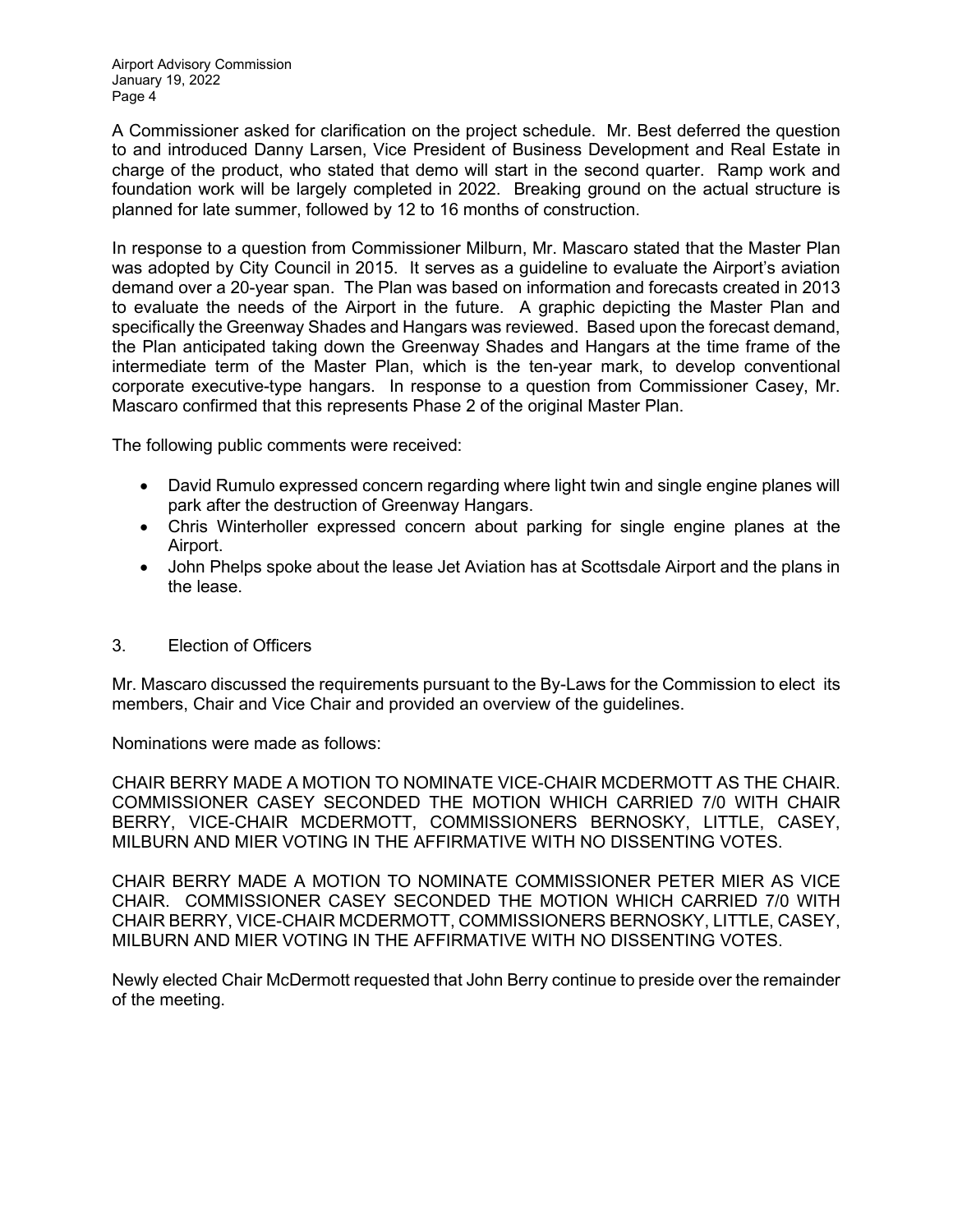4. Discussion and possible action regarding Airport Advisory Commission By-Laws pursuant to the By-Laws of the Scottsdale Airport Advisory Commission Section IV, Rules and Amendments, Paragraph 401 Amended Procedures

Mr. Mascaro discussed that the Commission is required to review the By-Laws on an annual basis and make amendments as necessary. Commissioner Bernosky requested a revision, which would require permit applicants to be present either in person or over the phone at the time of Commission consideration and vote for approval of such application. Mr. Mascaro stated that discussion on this specific request would be deferred to the next meeting to allow him the opportunity to discuss this with legal staff.

5. Discussion and possible action to approve the Airport Advisory Commission Annual Report

Mr. Mascaro referred to the annual report provided to Commissioners and noted that this a standard format report for all boards and commissions. He welcomed comments, additions or changes. There were no requested changes.

COMMISSIONER MILBURN MADE A MOTION TO APPROVE THE AIRPORT ADVISORY COMMISSION ANNUAL REPORT AS PRESENTED. COMMISSIONER BERRY SECONDED THE MOTION, WHICH CARRIED 7/0 WITH CHAIR MCDERMOTT, VICE-CHAIR MIER, COMMISSIONERS BERRY, BERNOSKY, LITTLE, CASEY AND MILBURN VOTING IN THE AFFIRMATIVE WITH NO DISSENTING VOTES.

6. Discussion and Possible Action to Recommend Adoption of Resolution No. 12359, Authorizing Lease Agreement 2022-007-COS with 21 Luna, LLC for the lease of General Aviation Box Hangar Space at the Scottsdale Airport

Ms. Williams provided a brief historical overview of the issue. The City and tenant agreed to a mutual termination, which required the existing tenant to reimburse the City for commission fees for leasing the hangar. 21 Luna, LLC is looking to lease the last available unit. Following approval by the Commission, the lease will go before City Council for approval at its February 22nd meeting.

COMMISSIONER BERNOSKY MADE A MOTION TO RECOMMEND ADOPTION OF RESOLUTION NO. 12359, AUTHORIZING LEASE AGREEMENT 2022-007-COS WITH 21 LUNA, LLC FOR LEASE OF GENERAL AVIATION BOX HANGAR SPACE AT SCOTTSDALE AIRPORT. COMMISSIONER LITTLE SECONDED THE MOTION WHICH CARRIED 7/0 WITH CHAIR MCDERMOTT, VICE CHAIR MIER, COMMISSIONERS BERRY, BERNOSKY, LITTLE, CASEY AND MILBURN VOTING IN THE AFFIRMATIVE WITH NO DISSENTING VOTES.

7. Discussion and Input Regarding Airport and Airpark Aeronautical Business Permit Additions, Revocations and Cancellations

Ms. Williams noted that the newly approved permit for JJS Investments is included on the list. There are no other changes.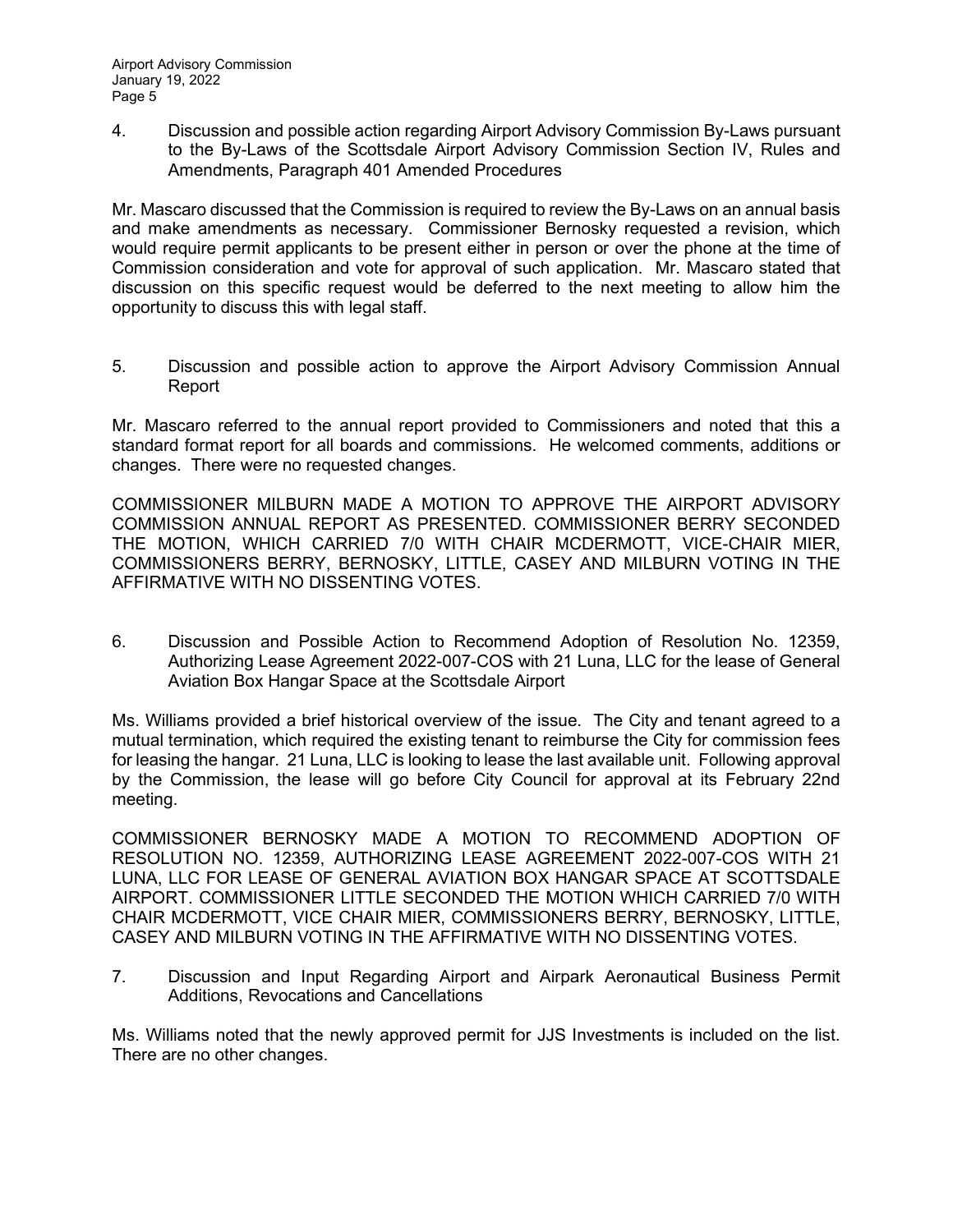8. Discussion and Input Regarding the Monthly Construction Report

Chris Read, Assistant Aviation Director-Operations, provided an update on construction. The project to replace two sections of Airport fencing at Frank Lloyd Wright and Thunderbird commenced yesterday. The design phase is under way on the rehabilitation of the north end of Taxiway A and run-up area.

### 9. Discussion and Input Regarding the Monthly Operations Report

Mr. Read noted the strong IFR totals, being 23 percent higher than last year, even as the runway was closed for 39 days during the year. For December, there were five alerts and five incidents. U.S. Customs revenue was \$109,525 with 191 uses and 52 U.S. visits. Revenues are increased over the same period last year. Total uses were 191, compared to 168 last year. Fiscal year-todate total uses are 703 compared to 718 last year, likely due to the runway closure. PPRs totaled 66 for the calendar year.

Commissioner Casey asked about the commencement of the requirement for aircraft coming from out of the country and utilizing Customs to complete application paperwork online. Ms. Williams confirmed that the program was implemented on January 3rd. Out of country arrivals are now required to go to an online system and pay fees in advance.

Commissioner Bernosky asked about any repercussions to the Airport with commencement of 5G. Mr. Mascaro stated there was a halt to implementation with a focus on commercial aircraft. No other specific concerns have been reported.

Commissioner Casey referred to the based aircraft report and said it would be helpful to have a breakdown of single engine piston, piston twin and turbo prop single. Mr. Read said he would be happy to provide that breakdown.

Commissioner Casey asked for clarification on the distinction between an alert and an incident. Mr. Read discussed that an alert is called by the tower when an in-flight aircraft is having an issue or has crashed. The tower labels the alerts by degree of severity.

Commissioner Casey asked who makes the call for the Airport to go to a ground stop, one of which occurred shortly after Thanksgiving. Mr. Read stated that the FAA would make the call. Commissioner Casey suggested taking a closer look at this, given that the busiest times at the Airport are coming up. Mr. Mascaro stated that this is the first time he has heard of a ground stop. No one informed the Airport or administration. He will have follow-up discussions with relevant sources and provide more feedback.

### 10. Discussion and Input Regarding Financial Report for October and November

Ms. Williams focused on the November report. Fiscal year-to-date approved budget for revenues was \$2.1 million. Actuals came in at \$2.9 million. The expense budget was \$1.2 million with actuals totaling \$1.05 million. Compared to last year, revenues were significantly higher. The variance is due to a change in how accounts receivable are treated. This should be corrected in January or February. When the adjustment is factored out, totals are higher than last November by approximately \$16,000. Expenses were up by \$47,000, attributed to the NBAA exhibit and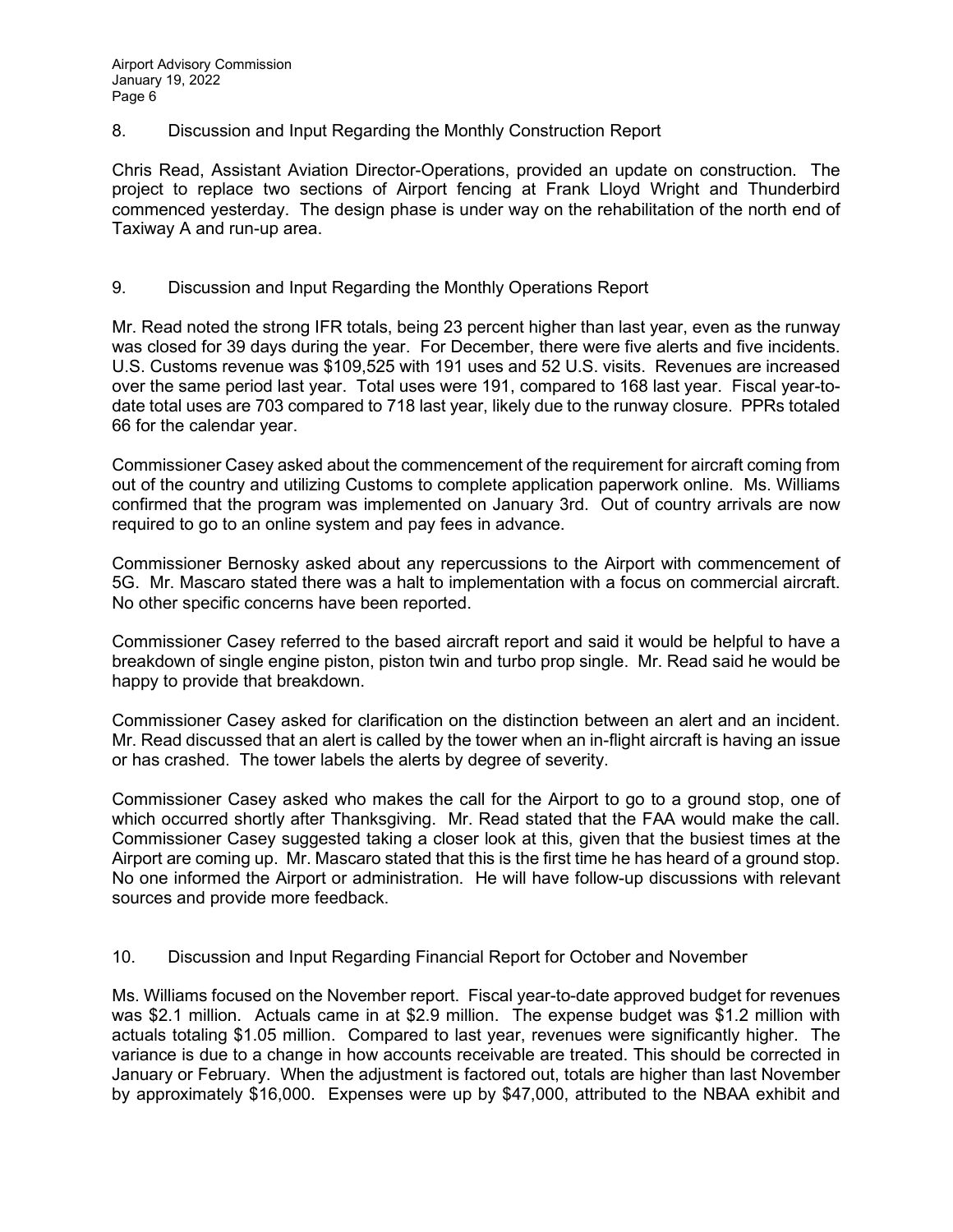setup booth, additional fees for banking services and landing fee commissions. The Aviation Fund Cash Balance totals \$3.49 million. In terms of fuel, FBO fuel sales accounted for 72.7 percent of the total fuel. AVGAS was at 2 percent and Airpark operators were at 25.3 percent. Totals overall are up 39 percent over last year. Year-to-date totals are up 4.5 percent.

## 11. Discussion and Input Regarding Quarterly Noise Complaint Summary Report

Sarah Ferrara, Aviation Planning & Outreach Coordinator, stated that during the period, there were 29 callbacks and 3 emails in response to complaints. There were 50 new complainants and 42 repeat complainants for a total of 92 for the quarter. This is slightly higher than the same period last year. A single complainant continues to submit a considerable number of complaints, totaling over 8,800 for the period. Discussion ensured regarding the potential for the online submission form to have a verification method to ensure that complaints cannot be submitted automatically or through a bot program. For a comparison, there were a total of 10,075 complaints for the period last year and 9,768 for the current period. Complaints are mapped by grid and were reviewed.

# 12. Discussion and Input Regarding Public Outreach Programs and Planning Projects

Ms. Ferrara addressed Next Gen/Phoenix Metroplex, noting that the City Manager sent a letter on December 6 to formally request that the City of Scottsdale be included in the Phoenix Airspace Working Group as the new PBN procedures for Phoenix are considered. Word has been received that this has been delayed at this time.

Airport staff is conducting outreach to Airport users and business that utilized the Customs service regarding new online Airport user fee processes.

For November, 21 voluntary curfew letters were issued and 8 in December.

The Planning and Zoning reports listed three projects within the Airport Influence Area in November and two in December.

Airport staff continues to connect with people via social media and listserv notices. Recent topics included a military aircraft video, Jet Aviation's FBO accolade, a holiday message and the new Customs Airport user fee process.

The Schedulers and Dispatchers convention in San Diego was rescheduled from January to April. Airport staff will be participating. Ms. Ferrara conducted an in-person, 25-person Roundtable session.

13. Administrative report from the Aviation Director or Designee Regarding the Status of Aviation-Related Items

Mr. Mascaro stated that that Council will be reviewing the proposed lease agreement for the new hangar at its upcoming February 22nd meeting. He briefly touched upon other Aviation-related items: Falcon's Nest hangar; new corporate hangar for Set Jet at gate 1 of the Airpark; Scottsdale